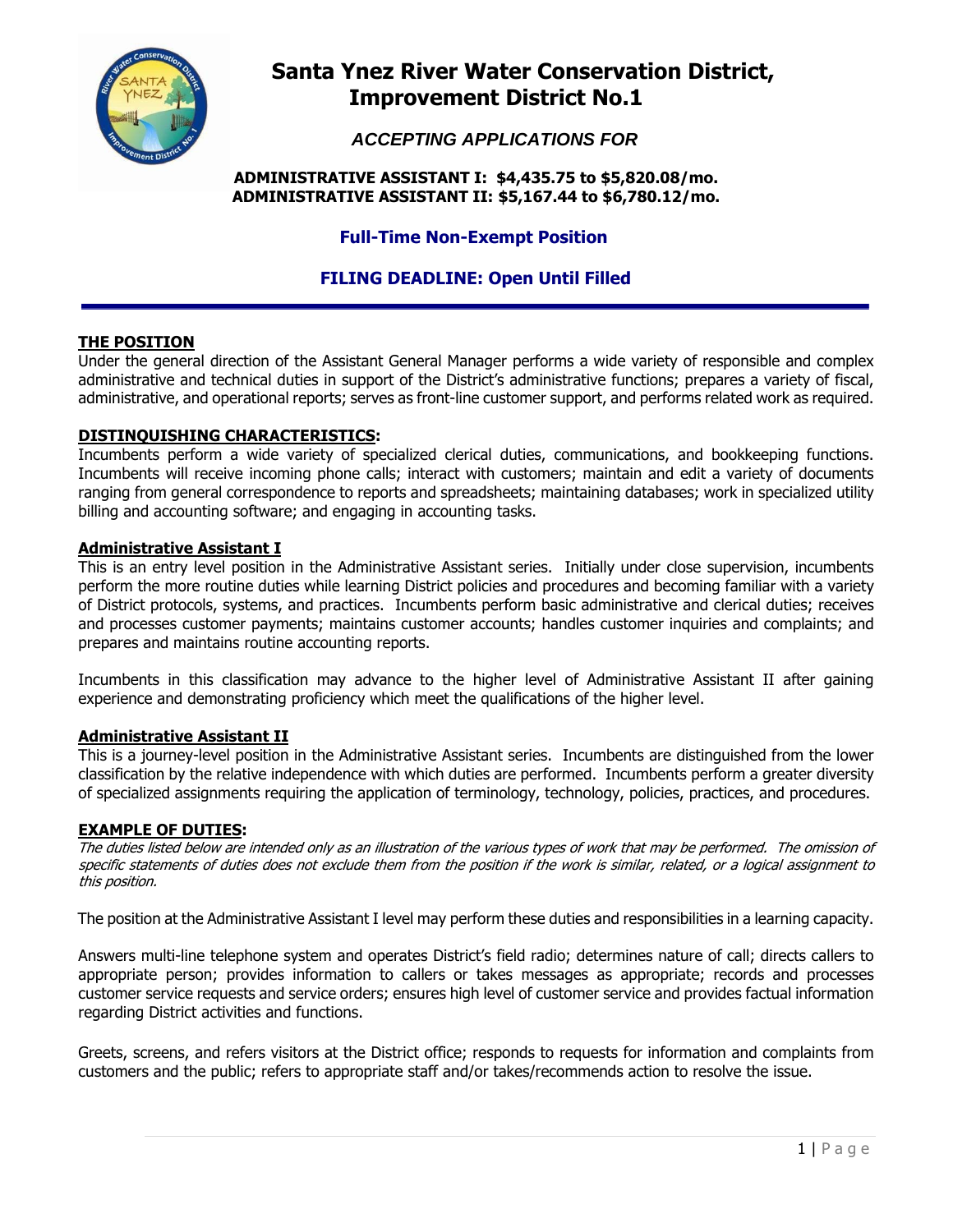Assists customers with setting up online access to customer account for payments, troubleshooting user issues and resolving challenging customer interactions.

Receives and records payments and other monies, and issues receipts; verifies and posts details of transactions, such as funds received and disbursed, and preparing daily deposits.

Uses specialized utility billing software to process customer service requests; posts payments; and creates or updates customer account files and related records.

Performs various duties related to customer billing; processes monthly utility billing; audits bills; resolves billing errors; reviews customer accounts for completeness and accuracy; and collaborates with field personnel regarding customer account issues (i.e., consumption amount and possible leaks).

Performs accounts payable functions; processes check requests; reconciles the District's credit cards; prepares expense reports; assigns appropriate account number and project codes; prepares purchase orders, receives invoices; and processes payments as necessary.

Composes and types correspondence, reports, forms and specialized documents from drafts, notes, dictated tapes, or brief instructions using word processing or other software; proofreads and checks printed material for accuracy, completeness, compliance with policies, and correct English usage including grammar, punctuation and spelling; enters, edits, and retrieves data and prepares reports.

Prepares and updates a variety of reports which may require arithmetic calculations and consolidating data from several sources; researches and compiles information; maintains records; and processes a variety of forms.

Initiates, organizes, and maintains the assigned District filing system and records, which may include highly sensitive or confidential files; establishes, makes entries, and maintains assigned files.

As assigned, updates on an ongoing basis to the District's website; interacts with web server and provides technical updates, including text, photos, charts, and graphs, and other general updates.

Provides administrative support for District staff; establishes and maintains office files; operates standard office equipment; opens and distributes mail; processes outgoing mail; and maintains general office supplies.

Observes and complies with all District protocols and the District's Rules and Regulations.

Performs other duties as assigned.

#### **KNOWLEDGE OF:**

Techniques used in dealing with customers in person and over the phone; standard office administrative practices and procedures, including business writing and the operation of standard office equipment; basic functions and organization of local governments; principles and practices of record keeping, methods and techniques of generating reports and preparing business communication; correct English usage, including spelling, grammar, punctuation and vocabulary; modern equipment and communications tools used for business functions and program, project, and task coordination, including computers and software programs relevant to work performed.

#### **ABILITY TO:**

Deal tactfully and effectively with customers and others both in person and on the phone; provide varied administrative assistance to District staff; use initiative and independent judgment within established guidelines; research, compile and summarize a variety of informational materials; compose correspondence and perform administrative and related assignments from brief oral or written instructions; organize work, set priorities and follow up assignments with a minimum of supervision; learn District functions, personnel and the specific policies and procedures related to the work; work effectively, meet deadlines and maintain attention to detail despite frequent interruptions; type accurately at a rate of 60 words per minute; learn and use specialized utility billing and accounting software programs; communicate clearly and concisely, both orally and in writing, and be understood while using the District's radio communication system; and, establish and maintain effective working relationships with other employees and those contacted in the course of the work.